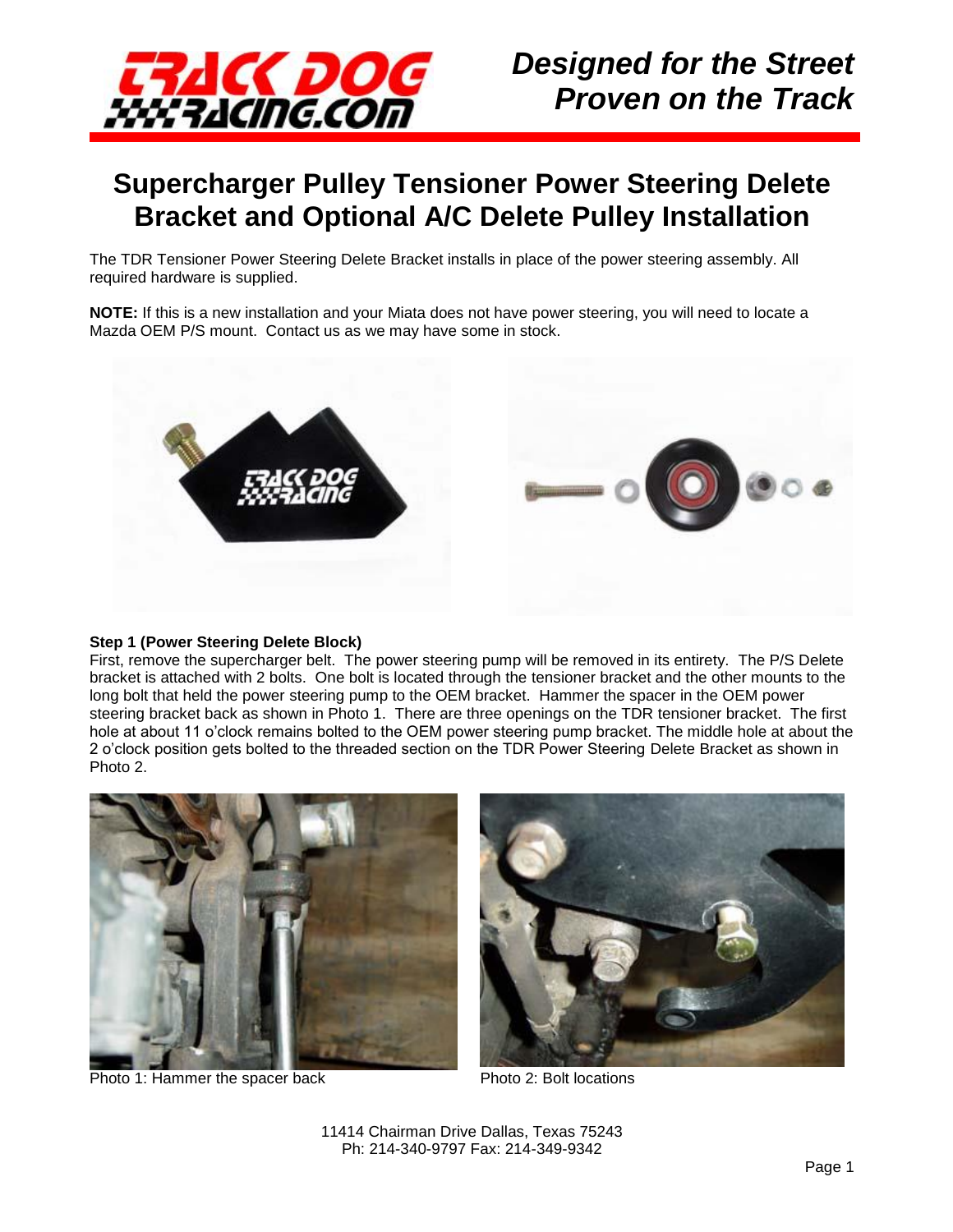

The third hole at about the 6 o'clock position will not be used at this time as shown in Photo 3. Now run the long bolt from the power steering pump through the other side of the TDR Power Steering Delete Bracket as shown in Photo 4. Tighten the long bolt and nut in the OEM power steering pump bracket to make the spacer tighten up to the TDR Power Steering Delete Bracket as shown in photo 5.





#### **Step 2 (Optional on Cars Equipped with A/C)**

Photo 3: Third hole not used at this time Photo 4: Install long P/S bolt through TDR Power Steering Delete Bracket.

If you are running A/C and want to eliminate the hook section of the tensioner, remove the TDR Tensioner. Tape up the TDR Tensioner bracket to protect the adjustment grove from shavings and mark it as shown in Photo 6. .You can cut the aluminum tensioner bracket along the line for a slightly cleaner look as seen in Photo7.

**NOTE:** This is non-reversible and if you decide to eliminate A/C in the future, the TDR Tensioner bracket will need to be replaced..



Photo 5: Tighten the 14 mm long bolt to bring spacer back forward.



Photo 6: OPTIONAL: Tape up the bracket to protect the adjustment grove from shavings and mark it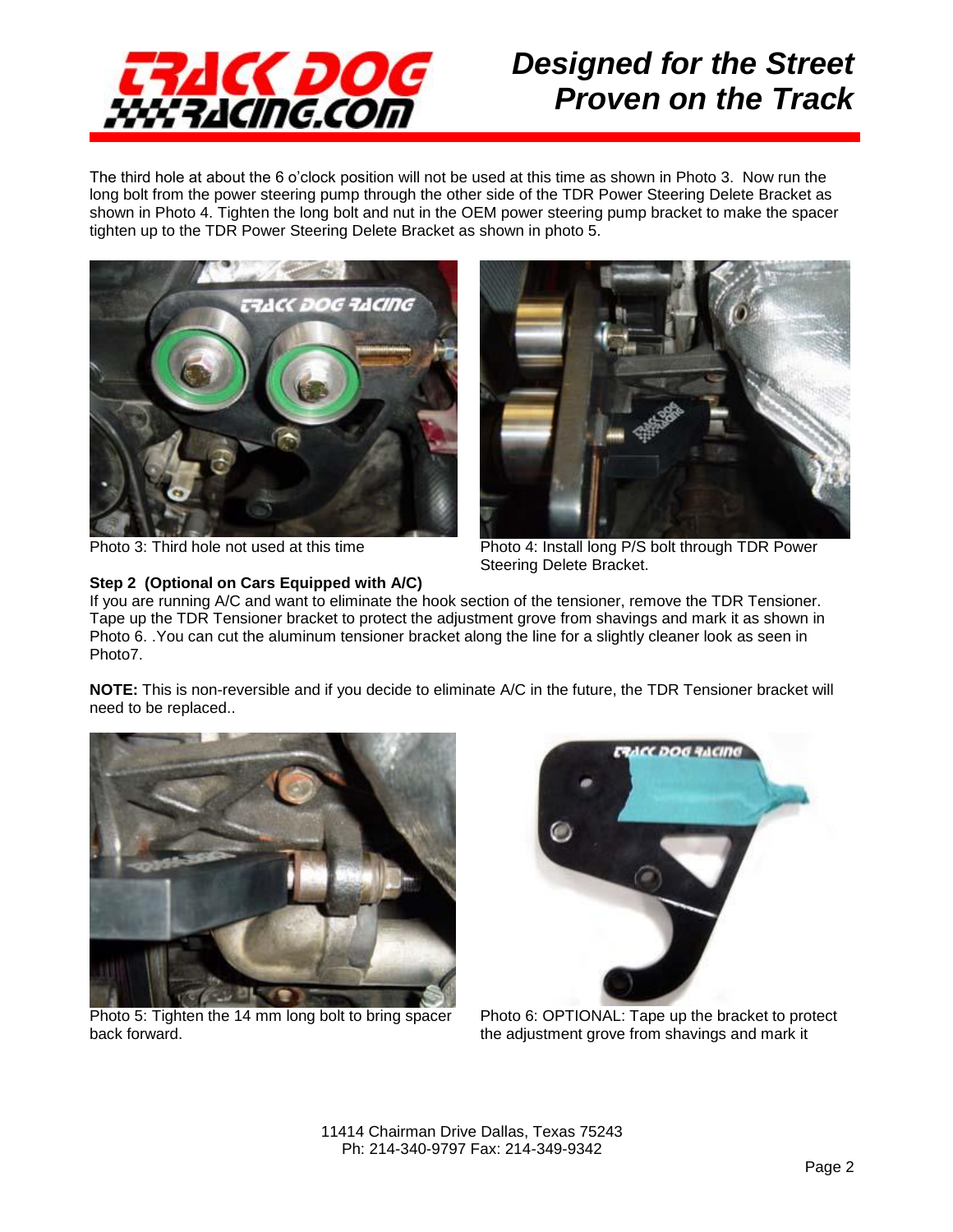

#### **Step 3 (Cars without A/C**)

To install the TDR Tensioner without P/S or A/C you need the optional A/C Delete Pulley.(TDR-ACDP) This is necessary to extend the length of the belt path as there are few to no belts available when using the TDR Tensioner without A/C and power steering

Attach the pulley to the bottom hole at the 6 o'clock position. Note using the special spacer/adapter and hardware as seen in photo 8.and photo 9.



Photo 7: OPTIONAL: Cut the aluminum TDR tensioner for a slightly cleaner look on cars with A/C.



Photo 8: OPTIONAL A/C Delete Pulley necessary to extend the length of the belt path: Note the use of a special spacer/adapter



Photo 9: OPTIONAL A/C Delete Pulley: Note the belt path.



Photo 10: Apply tension to the adjustable pulley while tightening down the tensioner bolt by hand

#### **Step 4 (Tension Belt)**

Apply belt tension to the pulley as shown in Photo 10. Turn the 12 mm tensioner bolt by hand until you feel tension and complete using a 12 mm wrench. The ideal wrench to use is a short 12 mm ratcheting wrench to speed the tensioning process as shown in Photo 11. Belt tension should be about  $+/-\frac{1}{4}$ " deflection in the longest section as shown in Photo 12. When the belt tensioning is complete, tighten the 13 mm jam nut as shown in Photo 13 and the 14 mm pulley bolt as shown in Photo 14.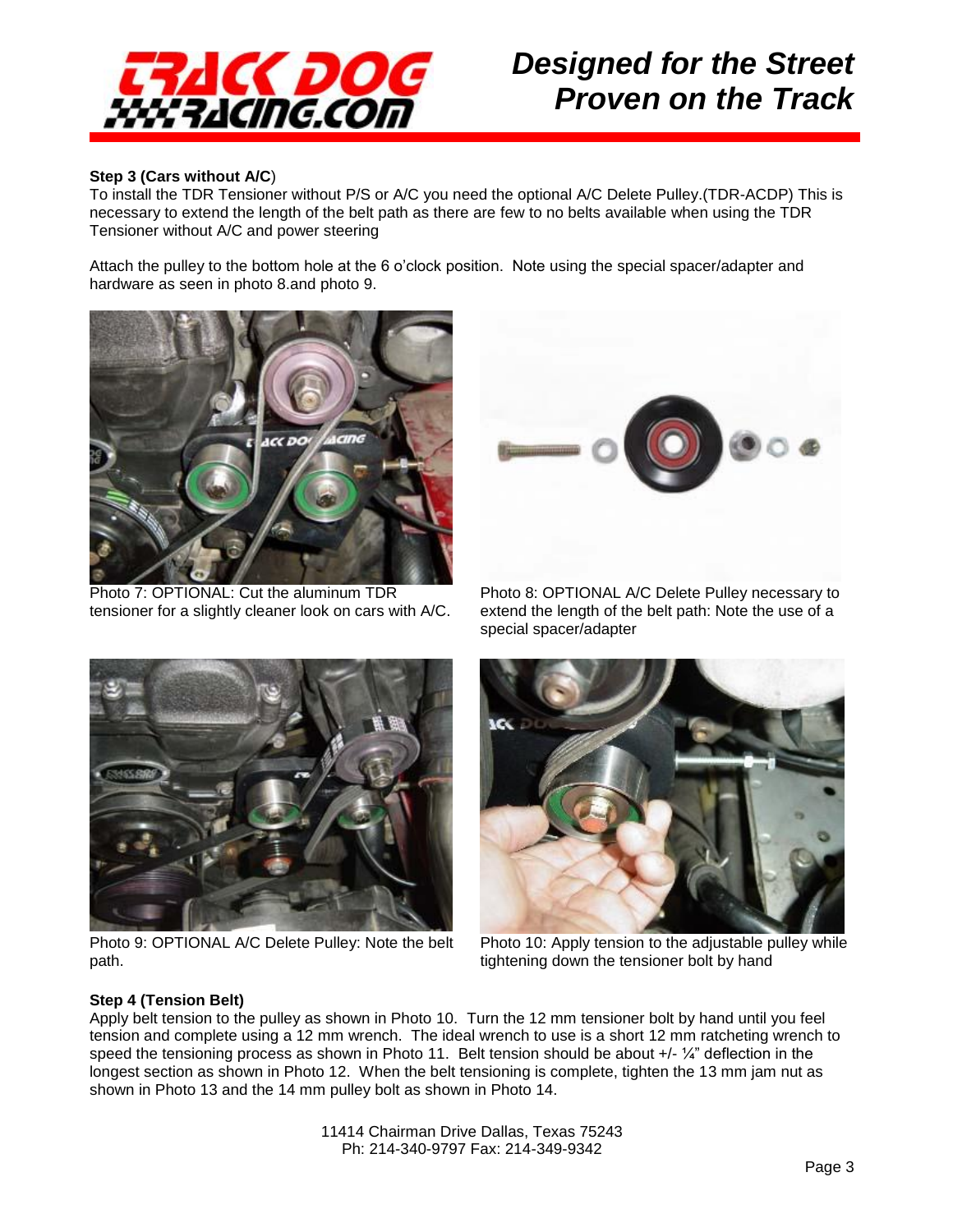



Photo 11: Adjust the belt tension by turning the 10 mm bolt using a ratcheting wrench



Photo 12: Adjust belt tension to about +/- 1/4" deflection



Photo 13: Tighten the Jam Nut when tensioning is complete



Photo 14: Tighten the 14 mm pulley bolt after tensioning is complete

#### **Step 5**

After the new TDR tensioner bracket is installed, check your supercharger for proper alignment. Use a 12" straight rule or other straight device to check the alignment with the power steering pulley as shown in Photo 15. The drive belt will ride more toward the front of center on the tensioner pulleys. If the supercharger needs to be realigned, loosen the top support bolts and slide the supercharger. Tighten down and check the vertical alignment.

It is not uncommon, due to the constant tension from the drive belt for the supercharger alignment to become altered over time. Use a 12" straight rule or other straight device to check the alignment. To measure the horizontal alignment, place the ruler on the front of the supercharger pulley as shown in Photo 16. Check alignment by comparing the horizontal plane at the valve cover. If necessary you can add a shim to the front support mount of the supercharger as shown in Photos 17 and 18 to improve alignment. Use a thin piece of metal or a washer to shim. To ease installation, cut a slot in a washer or shim so it can be placed in the front support mount without having to completely remove the mounting hardware.

> 11414 Chairman Drive Dallas, Texas 75243 Ph: 214-340-9797 Fax: 214-349-9342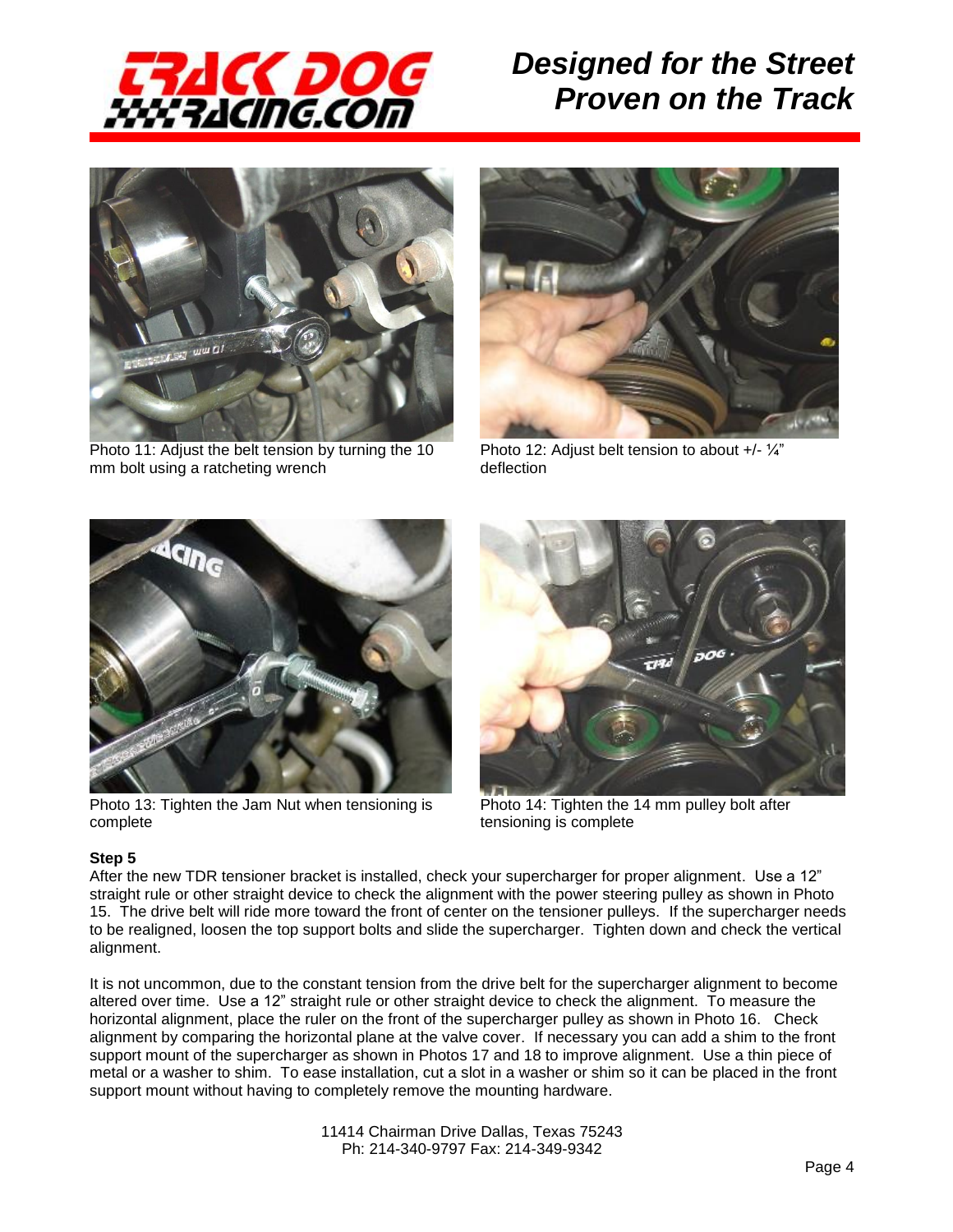





Photo 15: Check for vertical alignment Photo 16: Check for horizontal alignment



Photo 17: Shim on MP62 supercharger setup Photo 18: Shim on M45 supercharger setup



This completes the installation of the TDR tensioner bracket. Belt replacement and tensioning is now much easier. New drive belts stretch initially and usually takes 2-3 readjustments before they reach their final stretch. Be sure to check periodically for belt tightness and excess wear.

If you have any questions please don't hesitate to contact us.

#### **The Track Dog Racing Team**